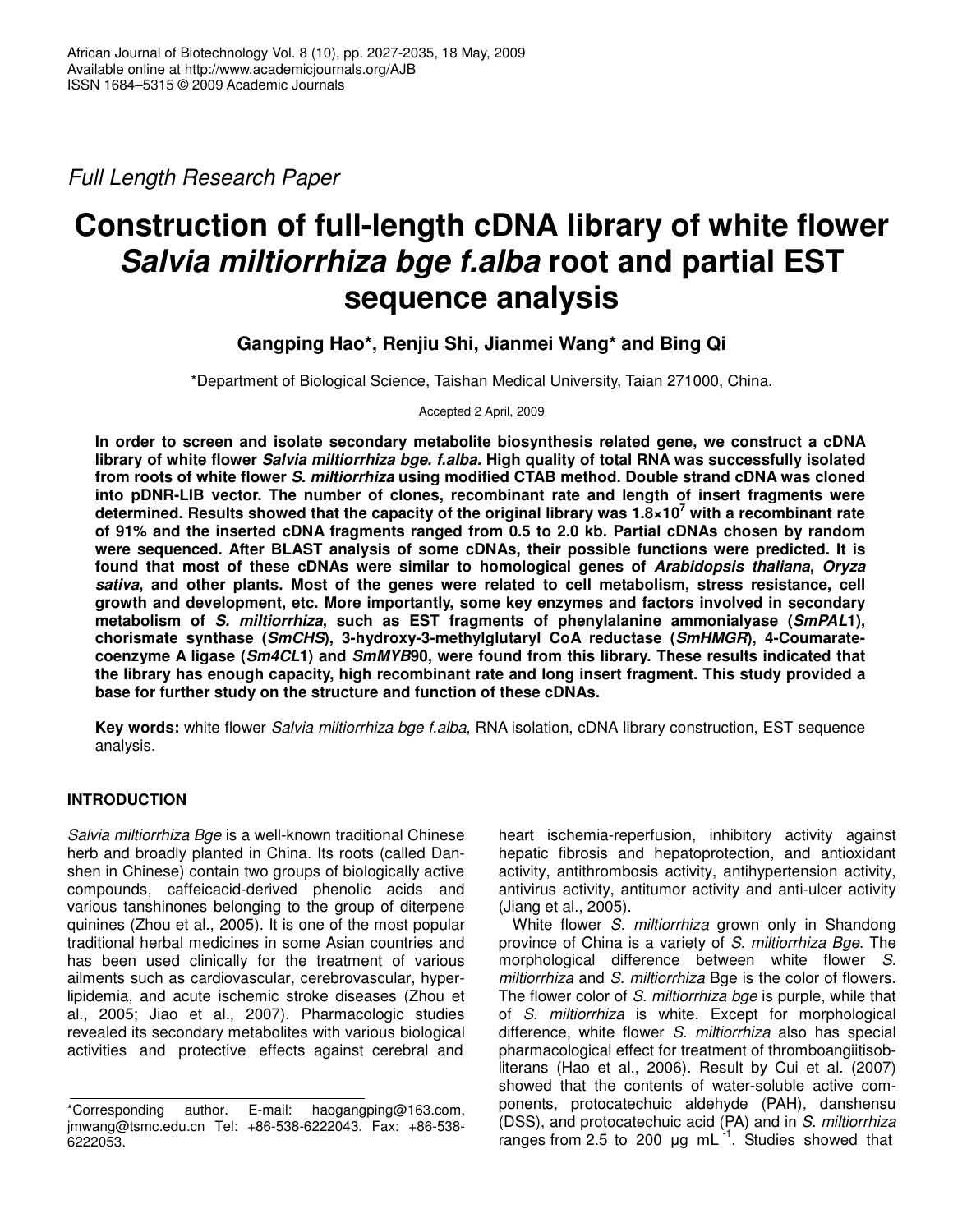caffeic acid-derived phenolic acids contents in white flower *S. miltiorrhiza* is about two times higher than that in *S. miltiorrhiza bge* (Hao et al., 2006)*.* Qi et al. (2004) also reported that the trace elements in contents of Fe, Mg, Mn in white flower *S. miltiorrhiza* were more than that in *S. miltiorrhiza bge*. Jiao et al. (2007) reported that *S. miltiorrhiza* root preparation could inhibit the proliferation and induce the apoptosis of human gastric cancer cells. These results indicated that white flower *S. miltiorrhiza* has higher pharmaceutical values. Recently, our group successfully produced seedlings of *S. miltiorrhiza* from stems and leaves culture (Sun et al., 2008).

*S. miltiorrhiza bge* has increasingly attracted the attention of research groups in recent years especially in biotechnological field. Cell and organ culture systems had been used to produce the useful secondary metabolites of *S. miltiorrhiza bge* (Yuan et al., 1990; Wang et al., 1998; Huang et al., 2000). Hairy roots and crown gall cultures of *S. miltiorrhiza* bge were established by infecting sterile seedlings with wild *Agrobacterium rhizogenes* or *A. tumefaciens* strains (Chen et al., 1997; Song et al., 1997). Many methods based on hairy roots or crown gall cultures were taken to enhance the production of tanshinones or caffeic acid derived metabolites, including Ag<sup>+</sup> elicitation, nutrient feeding, beta-aminobutyric acid induction, *in situ* adsorption, and semicontinuous operation (Zhang et al., 2004; Ge and Wu 2005; Yan et al., 2005). However, little is known about the control point and biochemical or genetic cross-talk within and between pathways which will facilitate the engineering of existing metabolic targets of *S. miltiorrhiza bge*. Applying molecular biology technology can help to understand the mechanism of secondarymetabolite biosynthesis of *S. miltiorrhiza bge.* For instance, genetic transformation is a powerful tool to study gene functions in plants and could help to understand the factors that control flux into specific routes of secondary metabolism. Moreover, the number of chromosome of *S. miltiorrhiza bge* is less (2n=14), so it is suitable for being as the model medicinal plant of molecular biology study.

In recent years, gene regulation of secondary metabolite biosynthesis in medicinal plant is the hot study point of Chinese traditional medicine. Genome-scale collections of full-length cDNA can especially be utilized as additional useful information in gene discovery and subsequent functional assay (Ling et al., 2007). Fulllength cDNA library is a powerful tool for functional genomics and is widely used as physical resources for identifying genes. A full-length cDNA library should be an important resource for studying secondary metabolite biosynthesis genes of white flower *S. miltiorrhiza*. However, RNA isolation from white flower *S. miltiorrhiza* is more difficult than from other common plant because it is rich in secondary metabolite, such as phenolic compounds and amylase. So far, there is no report about RNA extraction and cDNA library construction of white flower *S. miltiorrhiza.* The aim of present study is to isolate high quality total RNA, construct a full-length cDNA library*,*

and to isolate genes related to secondary metabolite biosynthesis in *S. miltiorrhiza*, which could pave the way for investigation the molecular mechanism of these metabolisms pathway. In addition, this study also makes a foundation for conservation of germplasm resource of white flower *S. miltiorrhiza.*

## **MATERIAL AND METHODS**

## **Plant material**

Roots were harvested from 2-year-old white flower *S. miltiorrhiza*. After harvesting, roots were immediately frozen in liquid nitrogen and stored at –80°C until used.

## **Solutions and reagents**

All the solutions were prepared with DEPC-treated and autoclaved MilliQ-water (Millipore). All nondisposable plastic material was treated with DEPC and autoclaved. Glass material and the mortar and pestle were treated for 4 h at 180°C. Creator SMART cDNA Library Construction Kit was from CLOTECH. mRNA isolation kit was from Amersham Pharmacia Biotech.

## **Isolation of mRNA**

The QuickPrep mRNA purification kit was used for isolation of mRNA. The eluted mRNA in 0.75 ml DEPC H<sub>2</sub>O was dried in a cold vacuum and directly used for cDNA synthesis without ethanol precipitation.

## **First-strand cDNA synthesis**

First-strand cDNA was synthesized according to the protocol of Creator SMART cDNA Library Construction Kit (Clontech,USA): 1  $\mu$ I mRNA sample (about 1  $\mu$ g), SMART IV oligonucleotide and CDS III/3' PCR primer: (oligonucleotide: 5'- AAGCAGTGGTATCAACGCAGAGTGGCCATTACGGCCGGG-3'; CDS III/3' PCR primer: ATTCTAGAGGCCGAGGCGGCCGACATG-d(T)<sub>30</sub>N<sub>-1</sub>N-3' (N =A,G,C,or T; N<sub>-1</sub>=A,G,or C) were incubated at 72 °C for 2 min. 5× first strand buffer, DTT, dNTP mix and Power Script reverse transcriptase were incubated at 42°C for 1 h.

### **Amplification of cDNA by long-distance polymerase chain reaction (LD-PCR)**

Two microliter of the first-strand cDNA, deionized H<sub>2</sub>O, advantage 2<br>PCR buffer, dNTP mix, 5' PCR primer (5'-PCR buffer, dNTP mix, 5' PCR primer AAGCAGTGGTATCAACGCAGAGT-3'), CDS III/3' PCR primer and advantage 2 polymerase mix were added into a new pre-chilled 0.5 ml tube, then amplified by the following program: 95°C, 20 s; 24 cycles of 95°C 5 s, 68°C 6 min. Five microliters of the PCR products were analysed on 1.0 % agarose/EtBr gel. The concentration of the double strand (ds) cDNA was roughly estimated by compared with DNA marker.

## **Proteinase K Digestion,** *Sfi I***digestion**

Fifty microliter amplified ds cDNA and 2  $\mu$  proteinase K (20  $\mu$ g/ $\mu$ L) were added into a 0.5 mL sterile EP tube and incubated at 45°C for 20 min. PCR product purification was carried out according to the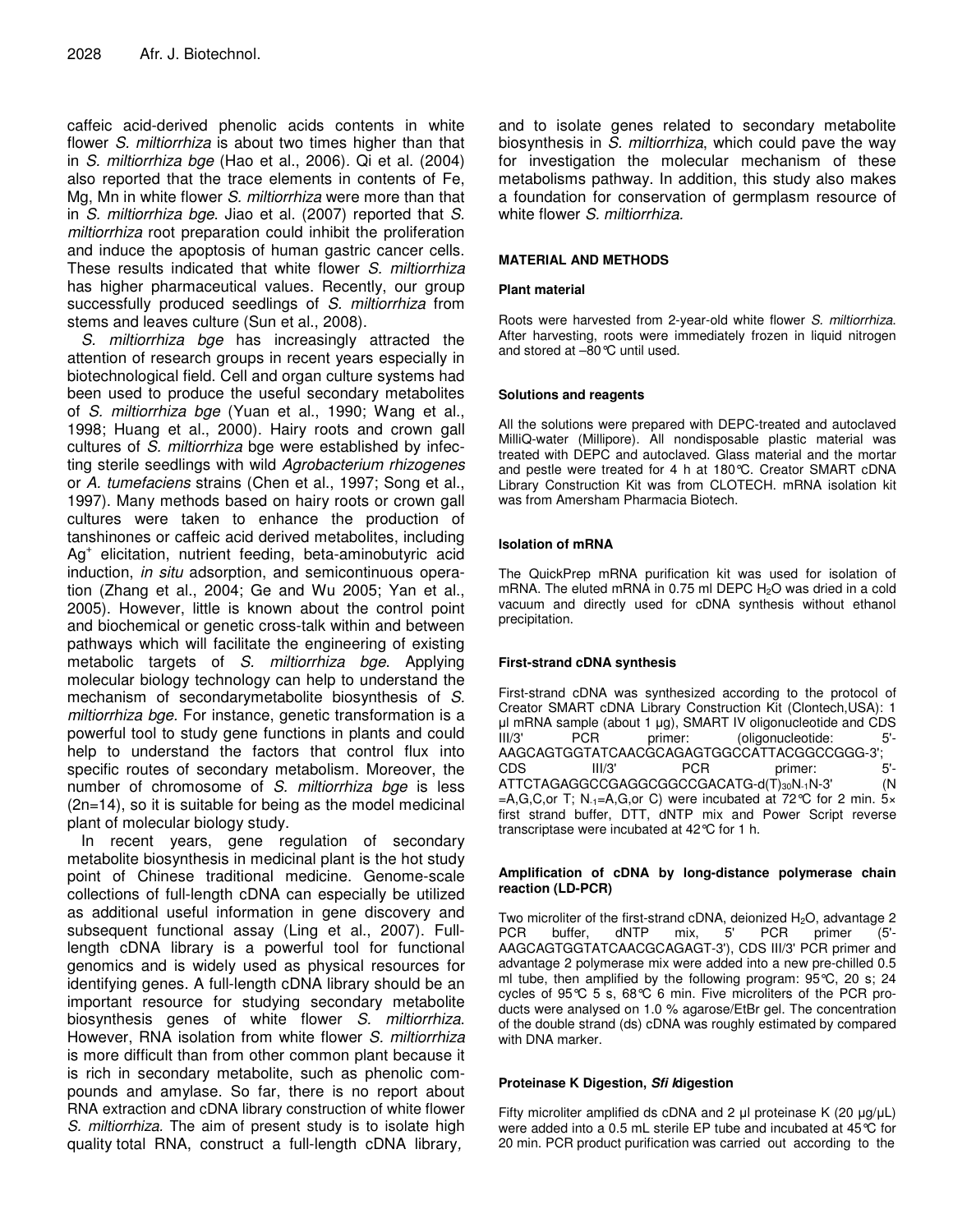protocol of Qiaquick PCR Purification Kit (Qiagen, Germany). Finally, 30  $\mu$ L deionized H<sub>2</sub>O (pH 8.0) was used to elute purified DNA. Deionized  $H_2O$  was added up to 79  $\mu$ L.

The following components were combined in a fresh 0.5 mL tube for *SfiI* digestion: 79 µL cDNA, 10 µL 10× Sfi buffer, 10 µL *Sfi I* enzyme, 1  $\mu$ L 100 $\times$  BSA, and added water to 100  $\mu$ L total volume. Tube was incubated at 50°C for 2 h, and then added to 2 uL of 1% xylene cyanol dye to the tube and mixed well.

#### **cDNA size fractionation**

The cDNA size fractionation was carried out using CHROMA SPIN-400 columns according to the protocol of CHROMA SPIN-400. Sixteen fractions were collected in the separated tubes. Three micoliter of each fraction was taken to run 1% agarose/EtBr gel alongside DNA size marker at 150 V for 10 min. The peak fractions were determined by visualizing the intensity of the bands under UV; Four fractions containing suitable cDNA were put together into a clean 1.5 mL EP tube. Sodium acetate, glycogen and 95% ethanol (-20°C) were added and placed in -20°C freezer overnight and then centrifuged. The supernatant was carefully removed, and the pellet was washed by 70% ethanol and vacuum-dried. Seven microliter deionized H<sub>2</sub>O was added to resolve the pellet, which was then kept at  $-20^{\circ}$ C.

#### **Ligation cDNA to pDNR-LIB vector**

The pDNR-LIB vector was used for cDNA construction. The following components were added in a fresh  $0.5$  mL tube: 1  $\mu$ L pDNR-LIB, 10  $\times$  ligation buffer 0.5 µL, ATP (10 mM) 0.5 µL, T4 DNA ligase 0.5  $\mu$ L, water added to 5  $\mu$ L for ligation reaction; the tube was incubated at 16°C overnight.

#### **Transformation of recombinant plasmids into** *Escherichia coli*

The ligation mixture with 100 µL thawed cells (*E. coli* DH10B) was transferred to a chilled cuvette. It was electroporated by discharging, and then immediately removed the cuvette from the chamber. The entire volume was transferred to the prelabeled polypropylene tubes containing 900  $\mu$ L LB broth. The tube was incubated with shaking (225 rpm) for 1 h at 37°C. Fifty microliters of aliquot was spread on a pre-warmed 90 mm LB agar plate containing 30  $\mu$ g/mL of chloramphenicol. Incubate the plate at 37°C overnight.

#### **Quality analysis of cDNA library**

The number of colonies on each plate were counted and the titer calculated as described below. The library tilter was calculated using the formula:

#### Tilter (cfu/mL) = No. of colonies  $\times$  dilution factor  $\times$  10

Twenty isolated clones were selected randomly and amplified by PCR. The mixtures were denatured at 94°C for 3 min, followed by amplification for 30 cycles: 94°C, 1 min, 52°C, 1 min, 72°C, 3 min. Amplified product  $(5 \mu L)$  was analyzed by 1.0% agarose gel electrophoresis, followed by ethidium bromide staining.

#### **Sequence analysis of identified cDNA clones**

The amplified cDNA products of randomly selected positive clones were purified and the nucleotide sequence of cDNA inserts was determined by Takara-corporation. The sequence alignment was completed using the software of BLASTN from the World Wide Web http://www.ncbi.nlm.nih.gov/blast.

#### **Expression profile analysis**

Total RNA was isolated from different organs of white flower *S. miltiorrhiza*, including roots, stems, leaves and flowers, to investigate the *SmMYB*90, *SmPAL*1, *SmHMG*R, *Sm4CL*1 and *SmCHS* expression profile. One set of the leaves samples were treated under 100 µM MeJA. Leaves were harvested after 4, 8 and 12 h of treatments respectively using untreated leaves as control. Expression profiles of these genes in different organs and under different treatments were analyzed by RT-PCR using 400 ng RNA as template. 18S rRNA gene was used as internal control.

## **RESULTS AND DISCUSSION**

## **RNA isolation**

Isolation of intact, high-quality RNA from plant tissues is the basis for cDNA library construction. Difficulties extracting high-quality RNA from recalcitrant plant tissues are often due to high levels of phenolics, carbohydrates, or other compounds that bind and/or coprecipitate with RNA in medicinal plants such as *S. miltiorrhiza bge* (Lewinsohn et al., 1994). In the present study, we used modified CTAB method for isolating RNA from root of white flower *S. miltiorrhiza*. The 0.5 g/L spermidine and 0.5% bentonite in CTAB extraction buffer, higher concentration of KAc ( $pH < 5$ . 8, 5 mol/L) and high concentration of LiCl (8 M) are efficient for high quality RNA extraction. The yield of RNA was  $356.12 \mu g/g$  FW. Distinct 28S and 18S ribosomal RNA bands were found in ethidium bromide staining 1.0% denaturing agarose gel and the brightness of 28S is probably as twice as that of 18S RNA (Figure 1). These showed that RNA was relatively free of RNases and has good integrity. It could be explained by that polysaccharides can be removed effectively by low concentration ethanol and higher concentration of KAc co-precipitation in root of *S. miltiorrhiza*, similar to the result of Chun et al. (2008). Bentonit was used in the CTAB extraction buffer because it can adsorb protein and inhibit RNAase (Thoresen et al., 1983; Dunn and Hitchborn., 1965). Results showed that the use of bentonit enhanced the integrity and purity of RNA, and also shorten the time of RNA preparation.

In addition to high integrity, we also found that soluble PVP at 2% (w/w) and RNA precipitated by ethylene glycol monobutyl ether instead of isopropyl alcohol were efficient for removing phenolic compounds (Manning, 1991). RNA isolated from roots of *S. miltiorrhiza* precipitated by ethylene glycol monobutyl ether is high purity. The  $A_{260}/A_{230}$  ratio of samples was 2.11 indicating that no contamination by polysaccharides or polyphenol occurred. The  $A_{260}/A_{280}$  ratio was 1.91 indicating no protein contamination. Purity and integrity assay indicated that RNA prepared by this CTAB modified method is high-quality and is suitable for making cDNA libraries, isolating genes, or investigating gene expression profiles.

High-quality mRNA is critical for constructing a cDNA library. In our study, the ratio of  $A_{260}/A_{280}$  to the mRNA was 1.90, and the concentration was  $1.28\mu g/\mu L$ . It show-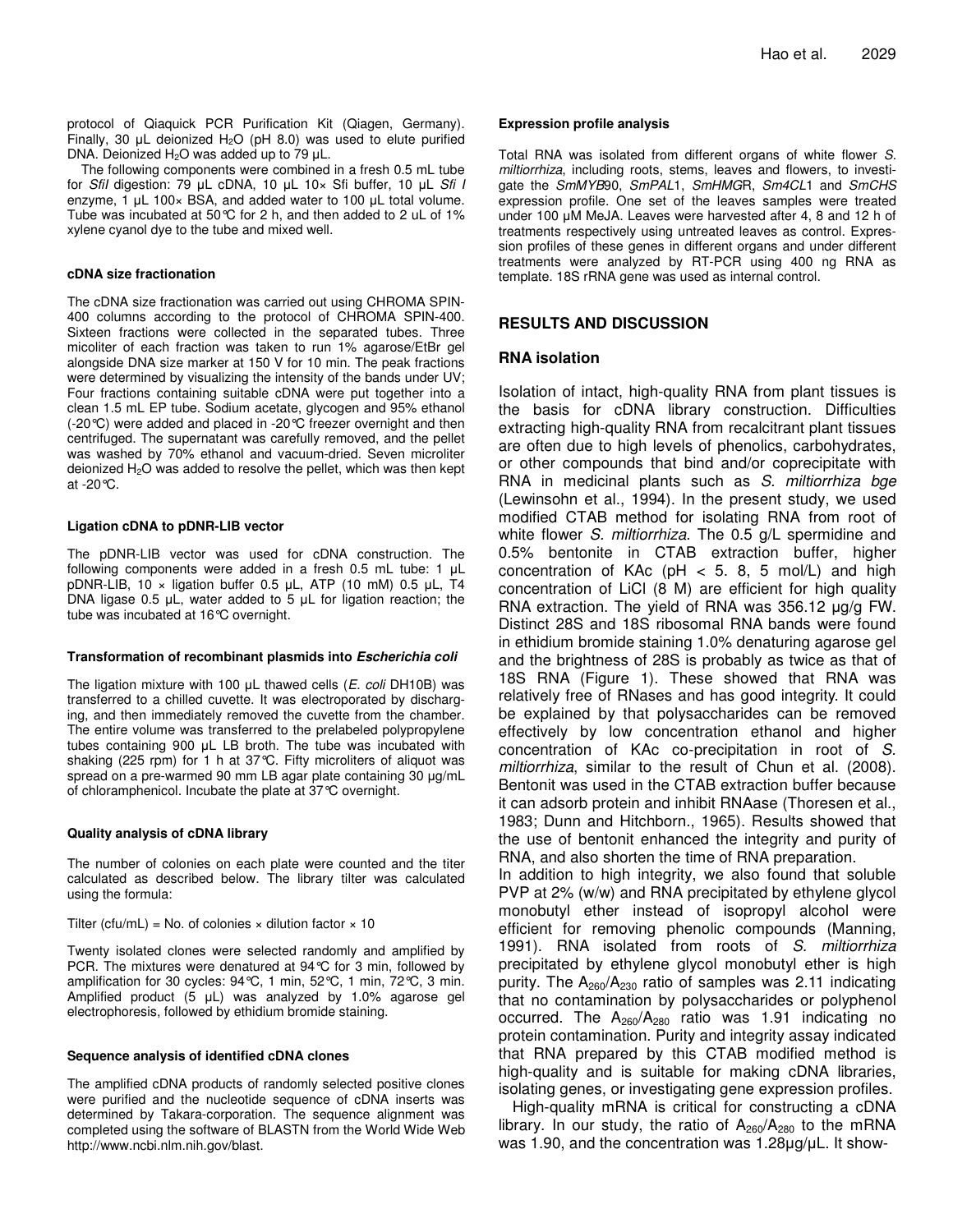

**Figure 1.** 1.0% agarose gel electrophoresis of total RNA. M: marker.

ed that the mRNA obtained from root of white flower *S. miltiorrhiza* did not degrade (Li et al., 2006).

## **Synthesis and purification of cDNA**

SMART technique is a novel and useful method for constructing cDNA libraries. Its important characteristic is that it provides a method for producing high-quality and full-length cDNA libraries that preserve the complete 5' terminal sequence of mRNA. In this method, as the superiority of LD-PCR in cDNA synthesis, the amount of available RNA starting material needed is very small (i.e., 50 ng of total RNA or 25 ng of mRNA), which is significant to those limited by difficult gaining samples.

Using the SMART cDNA synthesis and long-distance PCR (LD-PCR) amplification strategy (Barnes, 1994), a cDNA library was constructed from mRNA of two-year old root of white flower *S. miltiorrhiza*. The majority of the cDNA produced from LD-PCR was analyzed on a 1.0% agarose gel and a homogeneous smear of PCR product ranging from 300 to 2500 bp in size was observed.

Subsequently, the synthesized cDNA was purified by CHROMA SPIN2400 column to remove short cDNA (less than 400 bp) and adaptor dimmers. Figure 2 showed that the smear of the fractionated cDNA mostly distributed longer than 0.5 kb. The purified cDNAs were used for cDNA library construction.

## **cDNA library construction**

After small-scale reactions the following reaction was determined to be optimal:  $1.5$   $\mu$ L cDNA,  $1.0$   $\mu$ L pDNR-LIB vector,  $0.5$  µL ligation buffer,  $0.5$  µL ATP (50 mM),  $0.5$  µL



**Figure 2.** 1.0% agarose gel electrophoresis of fractionated cDNA. 1, DNA marker; 2, fractionated cDNA.

T4 DNA ligation and addded water to total volume of 5 µL. After ligation in 16℃ for 16 h, the ligation products were transformed into DH10B cell and the cDNA library was constructed. The titer of the constructed cDNA library was approximately 1.8×10<sup>7</sup> cfu/mL and the percentage of recombinants selected from 150 independent clones was 91%. It showed high recombination efficiency. In order to examine the length of the insert fragments, twenty positive cDNA library clones were randomly selected and amplified by PCR using the universal primers. From Figure 3 we could see that the insert fragments of the cDNA library ranged from 600 bp to 2 kb, with an average size of 1000 bp.

Concerning the capacity, the constructed cDNA library must contain at least 1.7 x 10<sup>5</sup> recombinants (Sambrook and Russell, 2002). In the present study, SMART technique was used to construct cDNA library of white flower *S. miltiorrhiza*, resulting in 1.8×10 7 cfu/ml capacity of the cDNA library, which completely meets the need of cDNA library capacity. In this result, the length of inserted cDNA fragment is about 1 Kb in our result, which also gives high feasibility for cloning full length cDNA.

## **cDNA sequence analysis**

Construction of cDNA expression library is an important molecular biological technique. Through sequencing clones of cDNA library, researchers cannot only identify some known genes but also obtain some novel genes. To understand the characteristics of the cDNA library, 820 clones were randomly selected for sequencing and 756 good EST sequences were obtained. Following BLASTN searches, 70.2% of the inserts were found to be homo-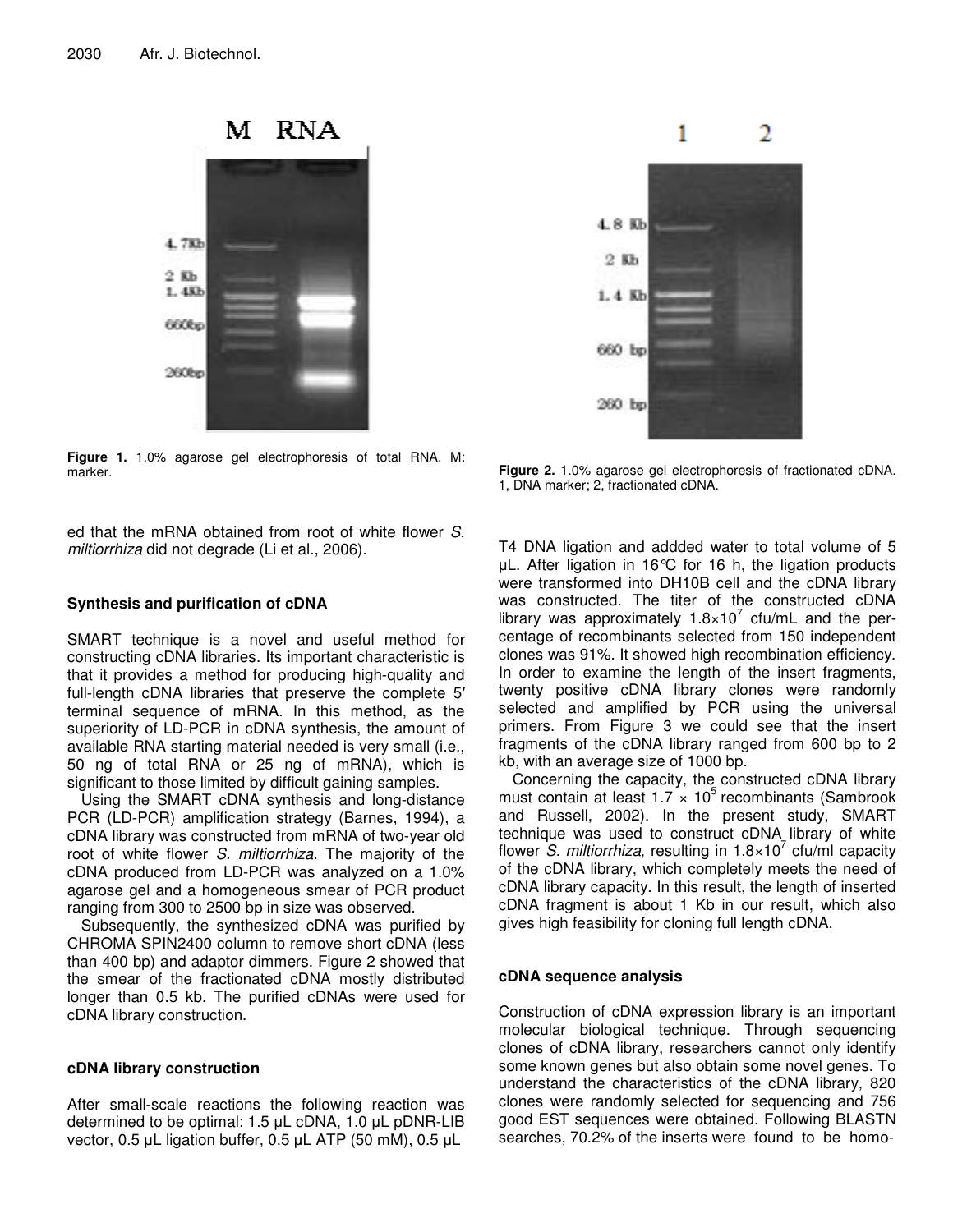

12 13 14 15 - 16 - 17 19 20

**Figure 3.** Insert fragment analysis of the recombinant cDNA libraries by PCR amplification. M: DNA marker; 1-20: insert fragments.

logous to sequences in the database. Some ESTs are listed in Table 1. Of these, 67% had a score greater than 150, indicating significant homology to sequences from other organisms (Table 1), including 61% homo-logous to plant sequences. It was noticeable that approxi-mately 30% of genes in the library were not known from a functionally perspective including greater than 8.2% of genes that were likely novel because there was less than 10% sequence identity (non-significant matches) to other species entries in the Genbank and other database (Figure 4). As expected, in addition to significant homologies with plant-specific genes, the strongest matches were also homologous with house keeping genes, e.g. genes encoding ribosomal proteins, translation initiation factors, ubiquitin related protein, energy related protein, and the cellular cytoskeleton (Table 1). Among them, ribosomal related gene is 18.1% (Figure 4).

ESTs related to cell growth and development, such as ADP-ribosylation factor and microtubule associated protein (Table 1), is about 9.4% (Figure 4). ADP-ribosylation factors (ARFs), which serve regulatory roles in vesicular traffic, lipid metabolism, microtubule dyna-mics, development, and likely other cellular processes, are a family of highly conserved proteins within the Ras superfamily of regulatory, monomeric GTP-binding proteins (Boman and Kahn, 1995). In *Arabidopsis*, overexpression of anti-sense ARFA1 reduces cell division, cell expansion, and cellulose production, processes that directly depend on vesicle trafficking for processes such as cell wall construction, which leads the antisense plants severely stunted (Gebbie et al., 2005). Especially, it has been reported that anti-sense suppression of potato ARF produced limited morphological changes (Szopa and Sikorski, 1995), but cAMP levels were reduced (Wilczynski et al., 1997), and sucrose accumu-lation and the decrease in flavonoid and glycoalkaloids level were found to be characteristic features of all transgenic potato plants (Zuk et al., 2003). This suggested that ARFs may be involved in regulation of plant secondarymetabolites biosythesis.

BLASTN searches results showed that 12.8% ESTs are involved in environmental stress response, such as pathology, cold, wound, and heavy metal stress (Figure 4). For example, an EST is similarity to woundresponsive protein, two ESTs for heat shock protein genes, one for a cold acclimation associated sequence and three that may be involved in either oxidative or chemical stress or both (Zn/Cu-superoxide dismutase SOD; selenium-binding protein; glutathione peroxidase-GPX; glutathione S transferase-GST) (Table 1). It is also noteworthy that four EST is associated with pathogenrelated protein, such as pathogen-related protein STH-2, legume lectin related protein, PR-10 protein and pathogenesis-related protein (Table 1). Moreover, the frequency in library of these pathogenesis related proteins is higher than other ESTs. Many studies have shown that the synthesis of secondary metabolites in plants is widely believed to be part of the responses of plants to environmental attack. These secondary metabolites are related to plant defense responses, though they are not involved in plant growth and development directly (Xu et al., 2005; Hahlbrock et al., 2003). Therefore, plants may enhance their resistance to stresses by activating secondary metabolite biosynthesis under stresses, such as pathogen, drought and cold, etc (Xu et al., 2008). So, we propose that the roots of *S. miltiorrhiza* should have more secondary-metabolite biosynthesis for defense responses. Thus, gene related to secondarymetabolite biosynthesis in roots should be expressed at higher levels in the roots of *S. miltiorrhiza*.

More importantly, 19.4% ESTs are related to cell metabolism such as sugar metabolism, ammonic acid metabolism and secondary metabolism (Figure 4). Among this category was an EST with similarity to alcohol dehydrogenase, one EST for NAD(P)H-quinone oxidoreductase, one EST for NADP-malic enzyme, and one EST for threonine synthase. Especially, some key enzymes and factors involved in plant secondary metabolites were found from this library (Table 1). Chorismate synthase is an enzyme involved in the biosynthesis of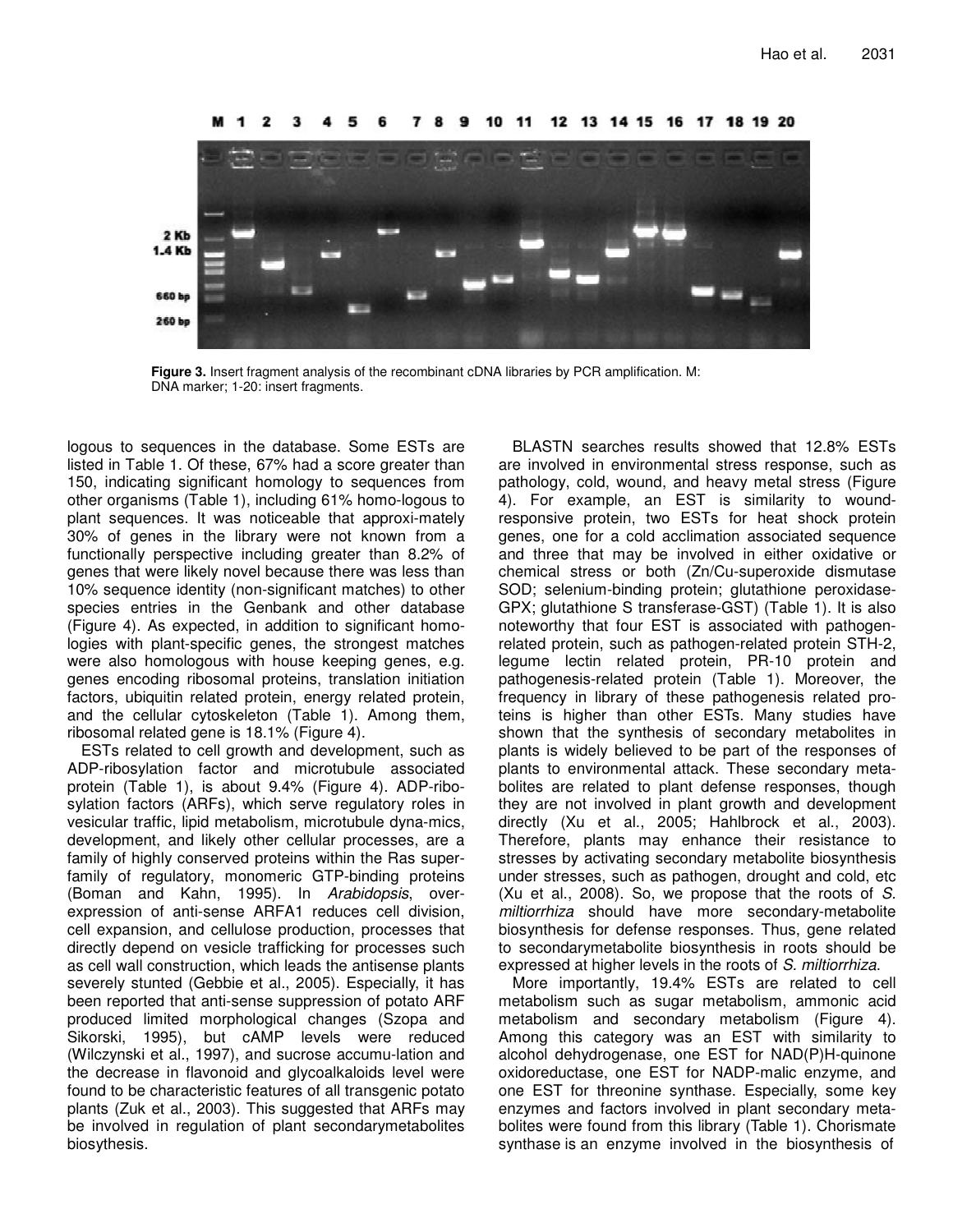|                                                                                    | <b>Frequency</b><br>in library |              |                             |
|------------------------------------------------------------------------------------|--------------------------------|--------------|-----------------------------|
| <b>BLASTN targeted gene</b>                                                        |                                | <b>Score</b> | Identity (%)                |
| peptidoglycan recognition protein-D<br>Eukaryotic translation initiation factor 5A | 1<br>1                         | 267<br>301   | 142/144 (98)<br>148/154(96) |
|                                                                                    | 5                              | 214          |                             |
| 60S ribosomal protein L24                                                          | 3                              |              | 105/112(93)                 |
| elongation factor                                                                  |                                | 368          | 179/187(95)                 |
| $\beta$ -tubulin                                                                   | 1                              | 614          | 329/367(89)                 |
| Epl2 protein                                                                       | $\overline{c}$                 | 252          | 132/137(96)                 |
| ubiquinol--cytochrome-c-reductase-related protein                                  | 1                              | 221          | 154/172(89)                 |
| Polyubiquitin                                                                      | $\overline{c}$                 | 303          | 156/157(99)                 |
| mitochondrial ATP synthase 6 KD subunit                                            | 1                              | 196          | 138/198(73)                 |
| Photosystem I assembly protein Yc4                                                 | 1                              | 228          | 109/115(94)                 |
| Microtubule associated protein                                                     | 1                              | 186          | 93/108(86)                  |
| ADP-ribosylation factor                                                            | 7                              | 218          | 486/547 (88)                |
| hsp70-I gene for HSP70                                                             | 1                              | 356          | 435/456(95)                 |
| heat-shock protein 80 gene                                                         | 1                              | 298          | 321/365(88)                 |
| cold acclimation protein WCOR413                                                   | 1                              | 365          | 287/331(87)                 |
| wound-responsive protein                                                           | 1                              | 156          | 123/176(69)                 |
| homologous to glutathione peroxidases                                              | 1                              | 415          | 397/423(94)                 |
| mRNA for glutathione S transferase                                                 | 1                              | 170          | 267/345(77)                 |
| superoxide dismutase (SOD5)                                                        | 1                              | 315          | 418/468 (89)                |
| Thioredoxin H                                                                      | 1                              | 231          | 165/215(76)                 |
| <b>SMLII</b>                                                                       | 6                              | 687          | 683/686 (99)                |
| PR-10 protein                                                                      | $\overline{c}$                 | 219          | 251/287(87)                 |
| legume lectin related protein                                                      | 4                              | 298          | 315/343(92)                 |
| pathogen-related protein STH-2 gene                                                | $\overline{c}$                 | 654          | 393/410 (95)                |
| pathogenesis-related protein                                                       | $\overline{7}$                 | 235          | 107/142(75)                 |
| alcohol dehydrogenase                                                              | 1                              | 431          | 904/1134 (79)               |
| PAL                                                                                | 1                              | 4289         | 293/301 (96)                |
| NAD(P)H-quinone oxidoreductase chain 3, chloroplast                                | 1                              | 199          | 98/105(93)                  |
| xyloglucan endo-1,4-beta-D-glucanase                                               | 1                              | 409          | 193/304(63)                 |
| Threonine synthase, chloroplast precursor                                          | 1                              | 189          | 151/198(76)                 |
| 1-aminocyclopropane-1-carboxylate oxidase                                          | $\overline{c}$                 | 187          | 149/175(85)                 |
| Chorismate synthase, chloroplast precursor                                         | 1                              | 342          | 169/203(83)                 |
| pyruvate decarboxylase                                                             | 1                              | 360          | 196/246(79)                 |
| NADP-malic enzyme                                                                  | 1                              | 525          | 265/306(86)                 |

|  |  | Table 1. Partial known genes identified from the white flower Salvia miltiorrhiza bge. f.alba cDNA library. |  |
|--|--|-------------------------------------------------------------------------------------------------------------|--|
|  |  |                                                                                                             |  |

aromatic compounds (Herrmann, 1995). PAL is an important key enzyme in plant secondary metabolism, which catalyzes the first step in phenylpropanoid biosynthetic pathway (Jones, 1984). RT-PCR analysis with RNA from roots, leaves, stems and flowers, revealed that *SmPAL*1 expressed constitutively in all examined tissues but most highly in leaf and roots (Figure 5). CHS catalyzes the conversion of 5-enolpyruvylshikimate-3 phosphate to chorismate. It is the seventh enzyme of the shikimate pathway, which is responsible for the biosynthesis of aromatic metabolites from glucose (Bornemann et al., 1995). RT-PCR analysis of *SmCHS* transcripts showed maximal expression level in flower and a low but detectable level of expression in stems (Figure 5). 1-Aminocyclopropane-1-carboxylate oxidase

(ACO) catalyses the last step of ethylene biosynthesis (Ramassamy et al., 1998). HMGR is a key enzyme in the synthesis of IPP in cytosol, which irreversibly catalyzes the formation of mevalonate, one of the known precursors of IPP (Bach, 1995). The transcript level of *SmHMGR* in roots is more than in other tissues (Figure 5). 4CL is an enzyme that functions early in the general phenylpropanoid pathway by producing the monolignol precursor *p*-coumaroyl-CoA. This metabolite is also a precursor for the production of secondary plant metabolites such as stilbenes and flavonoids (Boudet, 2007). RT-PCR results showed that the expression of *Sm4CL*1 could be detected in all tissues, suggesting that *Sm4CL*1 is constitutively expressed but at different levels in different organs (Figure 5). Many studies have shown that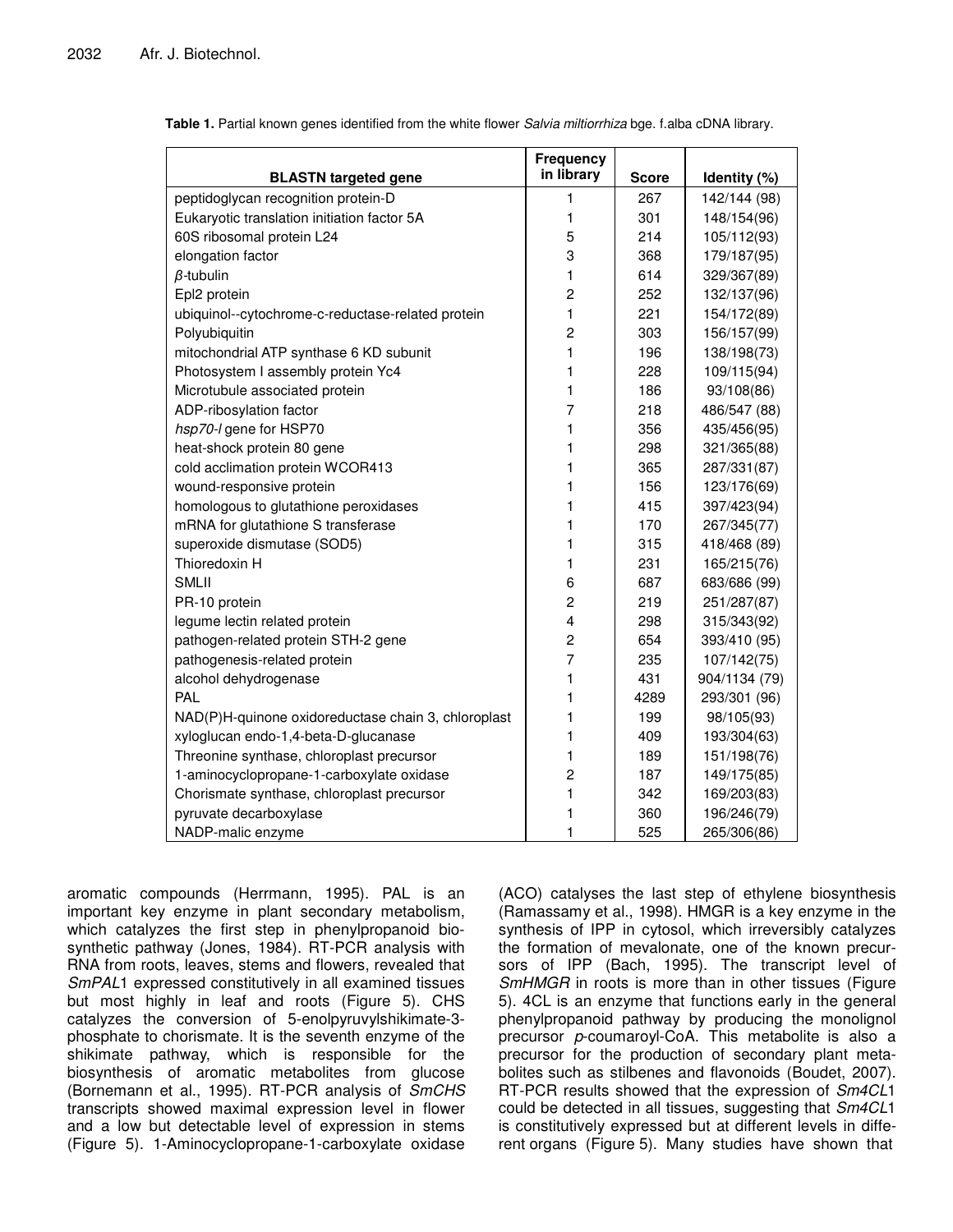

**Figure 4.** Gene composition in the cDNA library. After cDNAs were cloned into pDNR-LIB vector, 820 positive clones were randomly selected for sequencing. 756 good sequence alignment was completed using the software of BLASTN on the World Wide Web completed using the software of BLASTN on the World Wide Web http://www.ncbi.nlm.nih.gov/blast.



**Figure 5.** RT-PCR analysis of genes involved in secondary metabolism. RNA was isolated from roots, leaves, stems and flowers of *S. miltiorrhiza*.

R2R3-MYB-related proteins activate the transcription of structural genes that function in different branches of phenylpropanoid metabolism (Martin and Paz-Ares, 1997). The blast result showed that this MYB factor found in this library is similar to PAP2 of *Arabidopsis*, so we named it as *SmMYB*90.The transcript level of *SmMYB*90 in different tissues is no difference, suggesting that this factor is constitutively expressed (Figure 5)

Methyl jasmonate and jasmonic acid, collectively referred to as jasmonates, are important regulators involved in diverse developmental processes, such as seed germination, root growth, fertility, fruit ripening, and senescence (Wasternack and Hause, 2002; Wasternack and Parthier, 1997). In addition, jasmonates activate the defense mechanisms of plants in response to insectdriven wounding, various pathogens, and environmental stresses, such as drought, low temperature, and salinity. Recently, jasmonates have also been implied in the signaling pathway mediating induced defense responses in pathogen- or insect-attacked plants. Exogenously applied jasmonic acid and its methyl ester are capable of inducing defense proteins and secondary defense metabolites in a wide range of plant species (Wasternack and Hause, 2002; Wasternack and Parthier, 1997). As expected, methyl jasmonate could also induce *SmMYB*90, *SmPAL*1, *SmHMGR*, *Sm4CL*1 and *SmCHS* expression of *S. miltiorrhiza* in this study but at different levels for different genes (Figure 6).

In summary, we have successfully isolated high integrity RNA and constructed a better cDNA library of *S. miltiorrhiza* root based on analysis of 756 good EST sequence. Some secondary metabolites related ESTs were obtained from this library. Our cDNA library could provide new insights into regulated mechanism of secondary metabolites in white flower *S. miltiorrhiza* and serve as a foundation for molecular regulation of Danshen metabolite production.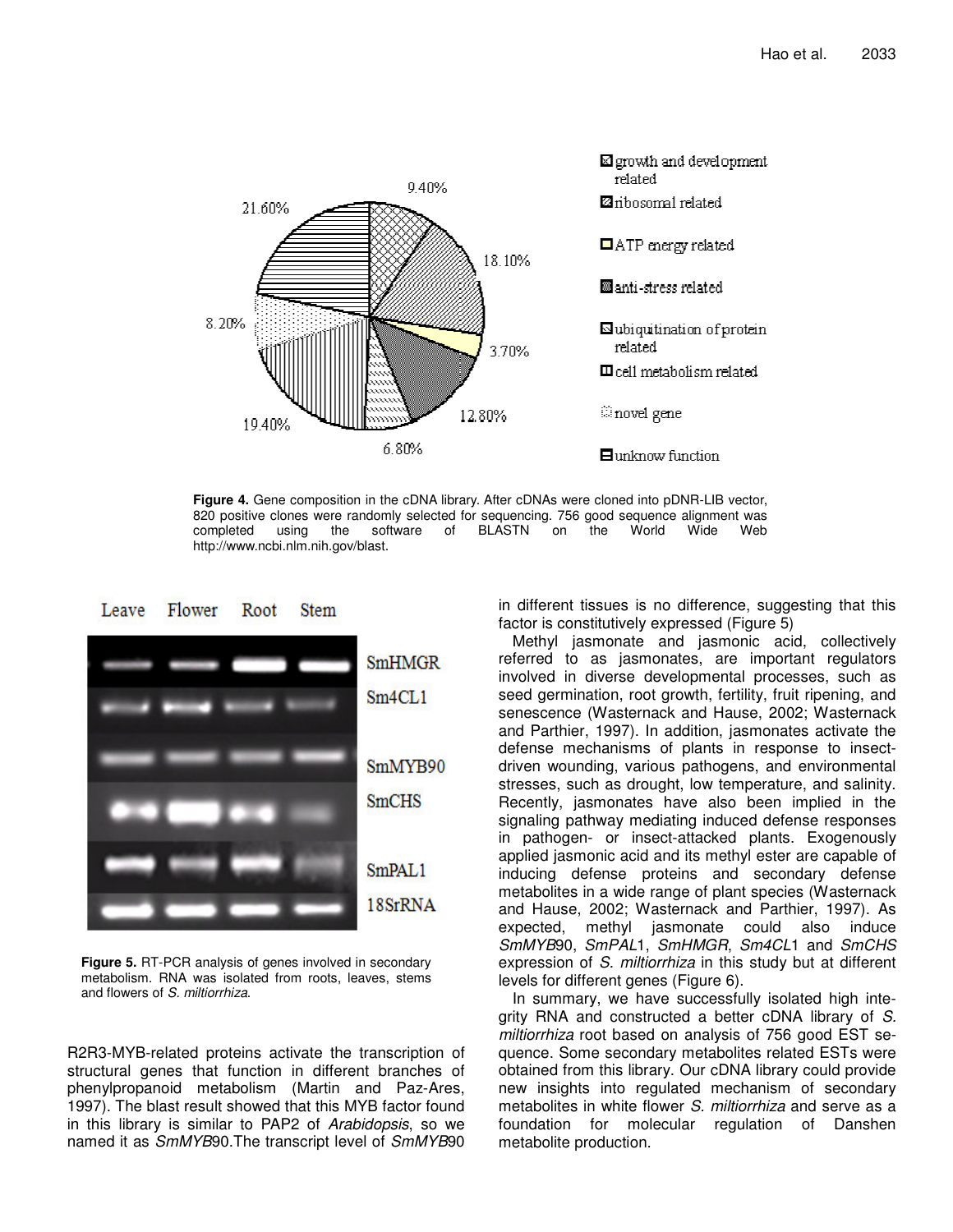

**Figure 6.** Transcription pattern of genes involved in secondary metabolism induced by methyl jasmonate. RNA was isolated from leaves of *S. miltiorrhiza*.

## **ACKNOWLEDGEMENTS**

The authors are grateful to the Funds provided by Shandong Province Key Scientific and Technological Project (No. 2007GG2NS02051). The authors express their great thanks to anonymous reviewers and editorial staff for their time and attention.

#### **REFERENCES**

- Bach TJ (1995). Some new aspects of isoprenoids biosynthesis in plants: A review. Lipids 30: 191-202.
- Barnes WM (1994). PCR amplification of up to 35-kb DNA with high fidelity and high yield from  $\lambda$  bacteriophage templates. Proc. Natl. Acad. Sci. 91(6): 2216-2220.
- Boman AL, Kahn RA (1995). Arf proteins: the membrane traffic police? Trends Biochem. Sci. 20: 147-150.
- Bornemann S, Ramjee MK, Balasubramanian S, Abell C, Coggins JR, Lowe DJ, Thorneley RNF (1995). *Escherichia coli* chorismate cynthase catalyzes the conversion of enolpyruvylshikimate-3-phosphate to 6-Fluorochorismate. J. Biol. Chem. 270: 22811-22815.
- Boudet AM (2007). Evolution and current status of research in phenolic compounds. Phytochem. 68: 2722-2735.
- Chen H, Yuan JP, Chen F, Zhang YL, Song JY (1997). Tanshinone production in Ti-transformed *Salvia miltiorrhiza* cell suspension cultures. J. Biotechnol. 58(3): 147-156.
- Chun J, Zheng YF, Wang SH, Chen F (2008). A RNA isolation method suitable for a wide range of materials. Progr. Biochem. Biophys. 35(5): 591-597.
- Cui YJ, Li YQ, Shi WF, Yang MF, Zhao XM, Xia ZL (2007). Separation of water-soluble active components in *Salvia miltiorrhiza bge f alba* using capillary zone electrophoresis. Chinese J. Chromatogr. 25: 686-689 (In Chinese).
- Dunn DB, Hitchborn JH (1965). The use of Bentonite in the purification of plant viruses. Virology, 25: 171-192.
- Hao GP, Bian GP, Zhang YY (2006). Isolation of h igh quality genomic DNA from dried leaves of Taishan *Salvia miltiorrhiza f. alba*. Chinese Traditional Herbal Drugs, 30(6): 855-857 (In Chinese).
- Hahlbrock K, Bednarek P, Ciolkowski I, Hamberger B, Heise A, Liedgens H, Logemann E, Nürnberger T, Schmelzer E, Somssich IE, Tan J (2003). Non-self recognition, transcriptional reprogramming, and secondary metabolite accumulation during plant/pathogen interactions. Proc. Natl. Acad. Sci. USA. 100: 14569-14576.
- Herrmann KM (1995). The shikimate pathway: Early steps in the biosynthesis of aromatic compounds. Plant Cell 7: 907-919.
- Huang L, Liu D, Hu Z (2000). Effects of phytohormones on growth and content of depsides in *Salvia miltiorrhiza* suspension cells (in Chinese). Zhong Yao Cai 23(1): 1-4 (In Chinese).
- Ge X, Wu J (2005). Induction and potentiation of diterpenoid tanshinone accumulation in *Salvia miltiorrhiza* hairy roots by beta-aminobutyric acid. Appl. Microbiol. Biotechnol. 68(2): 183-188.
- Gebbie LK, Burn JE, Hocart CH, Williamson RE (2005). Genes encoding ADP-ribosylation factors in Arabidopsis thaliana L. Heyn.; genome analysis and antisense suppression. J. Exp. Bot. 56: 1079- 1091.
- Jiang RW, Lau KM, Hon PM, Mark TCW, Woo KS, Fung KP (2005). Chemistry and biological activities of caffeic acid derivatives from *Salvia miltiorrhiza*. Curr. Med. Chem. 12: 237-246.
- Jiao P, Chang Q, Yang MF, Zhang F, Zhao XM, Xia ZL (2007). Effects of *Salvia miltiorrhiza Bge f.alba* root preparation on the proliferation and apoptosis of gastric cancer cells. World J. Gastroenterol. 15(8): 820-823.
- Jones DH (1984). Phenylalanine ammonia-lyase: regulation of its induction, and its role in plant development. Phytochemistry, 23: 1349- 1359.
- Ling P, Wang MN, Chen XM, Campbell KG (2007). Construction and characterization of a full-length cDNA library for the wheat stripe rust pathogen (*Puccinia striiformis f. sp. tritici*). BMC Genomics, 8: 145.
- Li B, Wang BC, Tang K, Liang YL, Wang J, Wei JM (2006). A simple and convenient approach for isolating RNA from highly viscous plant tissue rich in polysaccharides. Colloids Surf. B: Biointerf. 49: 101- 105.
- Lewinsohn E, Steele CL, Croteau R (1994). Simple isolation of functional RNA from woody stems of gymnosperms. Plant Mol. Biol. Rep. 12: 20-25.
- Manning K (1991). Isolation of nucleic acids from plants by differential. Anal. Biochem. 195: 45-50.
- Martin C, Paz-Ares J (1997) MYB transcription factors in plants. Trends Genet. 13: 67-73.
- Qi YX, Yang ZX, Li K, Cao ML, Gao YS (2004). Determination and comparation of trace elementsin *salvia miltiorrhiza bge f.alba* and *salvia miltiorrhiza bge*. J. Taishan Med. College, 25(6): 589-590 (In Chinese).
- Ramassamy S, Olmos E, Bouzayen M, Pech J, latché A (1998). 1 aminocyclopropane-1-carboxylate oxidase of apple fruit is periplasmic. J. Exp. Bot. 49: 1909-1915.
- Sambrook J, Russell DW (2002). Molecular Cloning: A Laboratory Manual, 3rd ed., Vol. 2, Cold Spring Harbor Laboratory, Cold Spring Harbor, NY.
- Song J, Zhang Y, Qi J, Lu G (1997). Selection of a high tanshinoneproducing crown strain and production of tanshinone in the strain. Chin. J. Biotechnol. 13(3): 207-210 (In Chinese).
- Sun LY, Liu ZL, Hao GP, Zhao ZT (2008). Study of callus tissue culture and rapid propagation of *Salvia miltiorrhiza Bge f.alba*. J. Shandong Agric. Univ. 39(1): 11-14 (In Chinese).
- Szopa J, Sikorski F (1995). ARF-protein antisense potato displays stable ADP-ribosylation of 40 kDa protein. J. Plant Physiol. 145: 383- 386.
- Thoresen SS, Clayton JR, Dortch Q, Ahmed SI (1983). A rapid technique for the determination of RNA and DNA in marine phytoplankton. J. Plankton Res. 5: 253-261.
- Wang K, Luo Q, Cheng H (1998). Production of allochtonic formations in callus cells of *Salvia miltiorrhiza Bge*. Zhongguo Zhong Yao Za Zhi. 23(10): 592-594, 638 (In Chinese).
- Wasternack C, Hause B (2002). Jasmonates and Octadecanoids: signals in plant stress responses and development. Prog. Nucl. Acid Res. Mol. Biol. 72: 165-221.
- Wasternack C, Parthier B (1997). Jasmonate-signalled plant gene expression. Trends Plant Sci. 2: 302-307.
- Wilczynski G, Kulma A, Sikorski AF, Szopa J (1997). ADP ribosylation